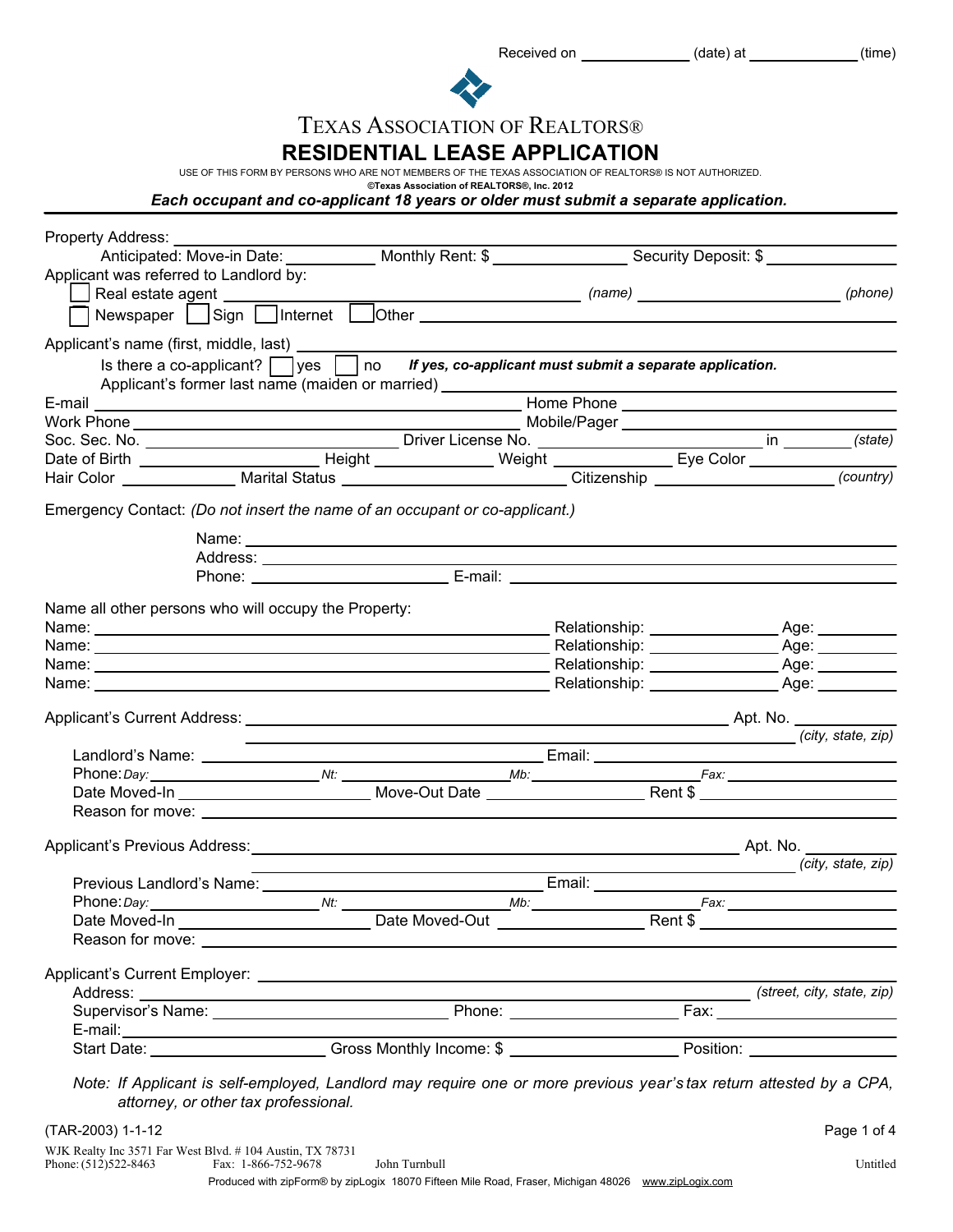| Residential Lease Application concerning |  |  |
|------------------------------------------|--|--|
|                                          |  |  |

|                                                                                                                                                                                                                                                                                                                                                                                                                                                                                                                                                                                                                                                                                                                                                                                                                       |       |                         |                                       | (street, city, state, zip)                                                   |
|-----------------------------------------------------------------------------------------------------------------------------------------------------------------------------------------------------------------------------------------------------------------------------------------------------------------------------------------------------------------------------------------------------------------------------------------------------------------------------------------------------------------------------------------------------------------------------------------------------------------------------------------------------------------------------------------------------------------------------------------------------------------------------------------------------------------------|-------|-------------------------|---------------------------------------|------------------------------------------------------------------------------|
| E-mail: ____________________to ____________Gross Monthly Income: \$ _________________Position: ___________to                                                                                                                                                                                                                                                                                                                                                                                                                                                                                                                                                                                                                                                                                                          |       |                         |                                       |                                                                              |
| Describe other income Applicant wants considered: ______________________________                                                                                                                                                                                                                                                                                                                                                                                                                                                                                                                                                                                                                                                                                                                                      |       |                         |                                       |                                                                              |
| List all vehicles to be parked on the Property:<br>Year<br><b>Type</b><br>Make                                                                                                                                                                                                                                                                                                                                                                                                                                                                                                                                                                                                                                                                                                                                        | Model |                         | License/State                         | Mo.Pymnt.                                                                    |
| List all pets to be kept on the Property (dogs, cats, birds, reptiles, fish, and other pets):<br>Type & Breed<br>Color Weight Age Gender<br>Name                                                                                                                                                                                                                                                                                                                                                                                                                                                                                                                                                                                                                                                                      |       | Neutered?<br>yes<br>yes | Declawed?<br>yes<br>no<br>yes<br>I no | Rabies<br>Shots Current?<br>$ $ yes $ $<br> no<br>no<br>l no<br>$ yes $   no |
| Will any waterbeds or water-filled furniture be on the Property?<br>Does anyone who will occupy the Property smoke?<br>Will Applicant maintain renter's insurance?<br>Is Applicant or Applicant's spouse, even if separated, in military?<br>If yes, is the military person serving under orders limiting<br>the military person's stay to one year or less?<br>Has Applicant ever:<br>been evicted?<br>been asked to move out by a landlord?<br>breached a lease or rental agreement?<br>filed for bankruptcy?<br>lost property in a foreclosure?<br>had any credit problems, slow-pays or delinquencies?<br>been convicted of a crime?<br>Is any occupant a registered sex offender?<br>Are there any criminal matters pending against any occupant?<br>Is there additional information Applicant wants considered? | Yes   | No.                     |                                       | Explanation                                                                  |

**Authorization:** Applicant authorizes Landlord and Landlord's agent, at any time before, during, or after any tenancy, to:

- (1) obtain a copy of Applicant's credit report;
- (2) obtain a criminal background check related to Applicant and any occupant; and
- (3) verify any rental or employment history or verify any other information related to this application with persons knowledgeable of such information.

**Notice of Landlord's Right to Continue to Show the Property:** Unless Landlord and Applicant enter into a separate written agreement otherwise, the Property remains on the market until a lease is signed by all parties and Landlord may continue to show the Property to other prospective tenants and accept another offer.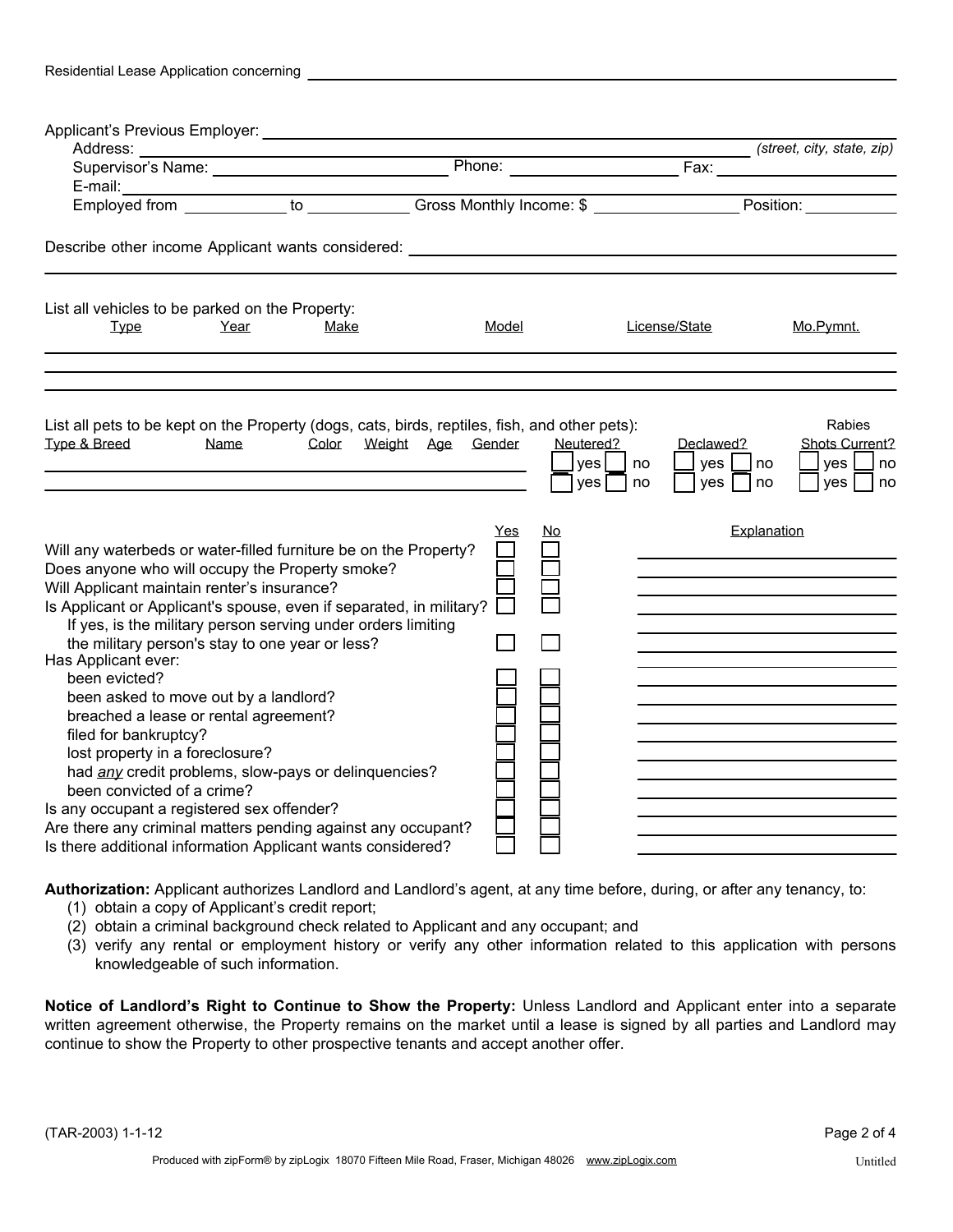**Privacy Policy:** Landlord's agent or property manager maintains a privacy policy that is available upon request.

Fees: Applicant submits a non-refundable fee of \$ \_\_\_\_\_\_\_\_\_\_\_\_\_\_\_\_\_\_\_\_\_ for processing and reviewing this application and *(check only one box if applicable):*

(1) \$ to be applied to the security deposit upon execution of a lease or returned to

Applicant if a lease is not executed.

Application a lease is not executed.<br> **in accordance with the attached Agreement for** (2) an Application Deposit of \$ Application Deposit and Hold on Property (TAR No. 2009 or similar agreement).

## **Acknowledgement & Representation:**

- (1) Signing this application indicates that Applicant has had the opportunity to review Landlord's tenant selection criteria, which is available upon request. The tenant selection criteria may include factors such as criminal history, credit history, current income and rental history.
- (2) Applicant understands that providing inaccurate or incomplete information is grounds for rejection of this application and forfeiture of any application fee and may be grounds to declare Applicant in breach of any lease the Applicant may sign.
- (3) Applicant represents that the statements in this application are true and complete.

Applicant's Signature **Date Date Date Date Date Date Date Date Date Date** 

| For Landlord's Use: |  |
|---------------------|--|
|                     |  |
|                     |  |
|                     |  |
|                     |  |
|                     |  |

(TAR-2003) 1-1-12 Page 3 of 4